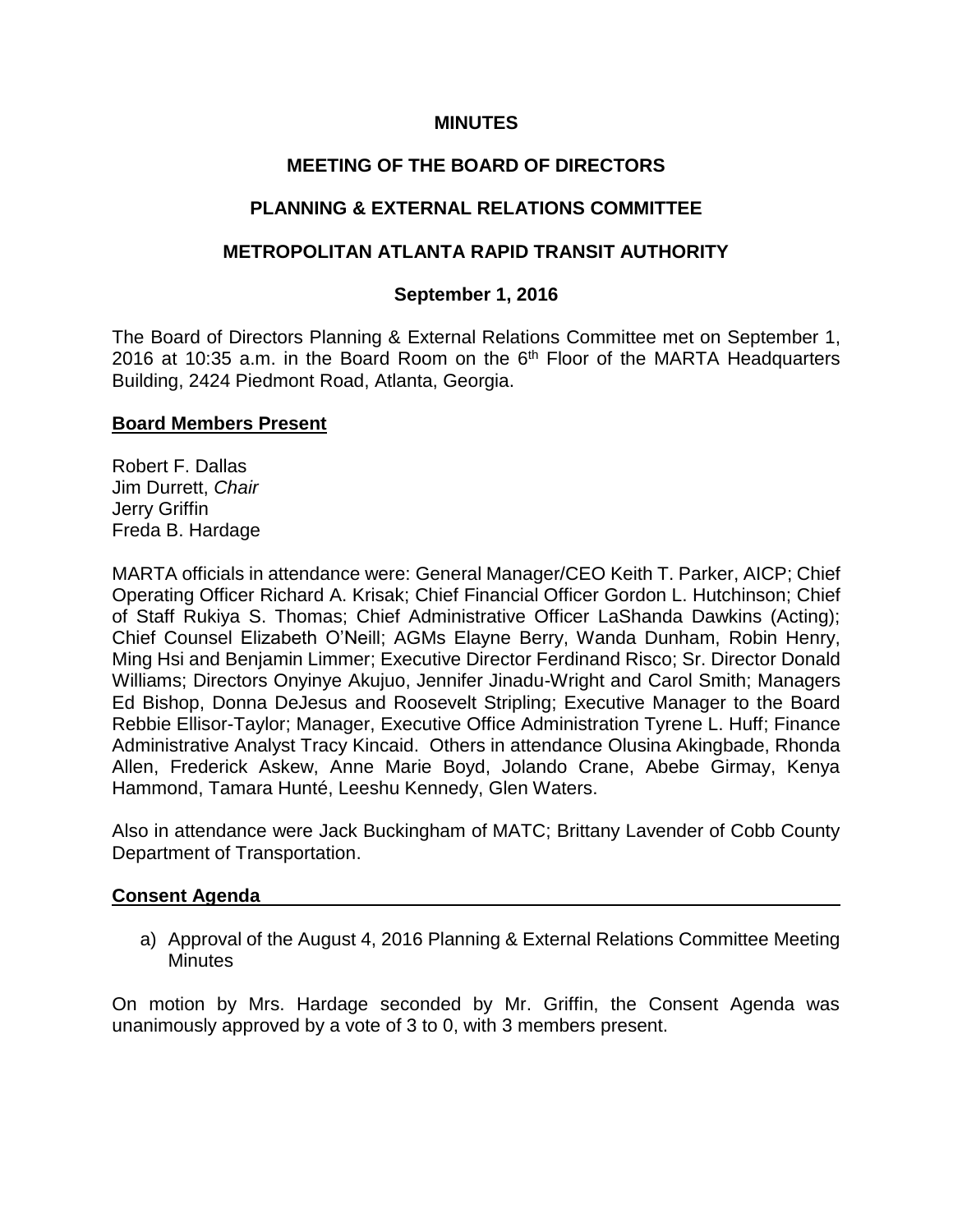# **Individual Agenda**

# **Briefing – Customer Service Observance Overview**

Mr. Stripling briefed the Committee on MARTA's 2016 Customer Service Month Observance.

## *2016 Customer Service Month Observance Overview*

- Established in 1992 via Congressional proclamation Customer Service Week is celebrated annually during the first full week in October
- Recognizes the importance of customer service and honors front line employees for the service that they provide
- The National 2016 Customer Service Observance Week is October 3-7, 2016
- Since 2013, MARTA's observance has been during the entire month of October
- 2016 observance kicks-off a renewed initiative to promote customer service within the Authority and celebrates the 20th Anniversary of the 1996 Olympic Games

## *2016 Customer Service Month Observance Plan*

- Letter from GM/CEO Kicking Off 1996 Observance August
- Olympic Themed Competitive Events September
- 2016 Customer Service Month Observance October
	- o 'Thank You' Breaks
- Top Customer Service Award Reception October
- Family Fun Day & Fall Festival October 15, 2016

## *Commemoration – Official Spectator Transportation System of the 1996 Olympic Games*

- Commemorate the extraordinary service that MARTA employees provided as the official Spectator Transportation System for the 1996 Centennial Olympic Games
- During August and September, MARTA employees and retirees began participating in Olympic themed competition events to mark the 20th Anniversary of the 1996 Summer Games:
	- o 3-on-3 Basketball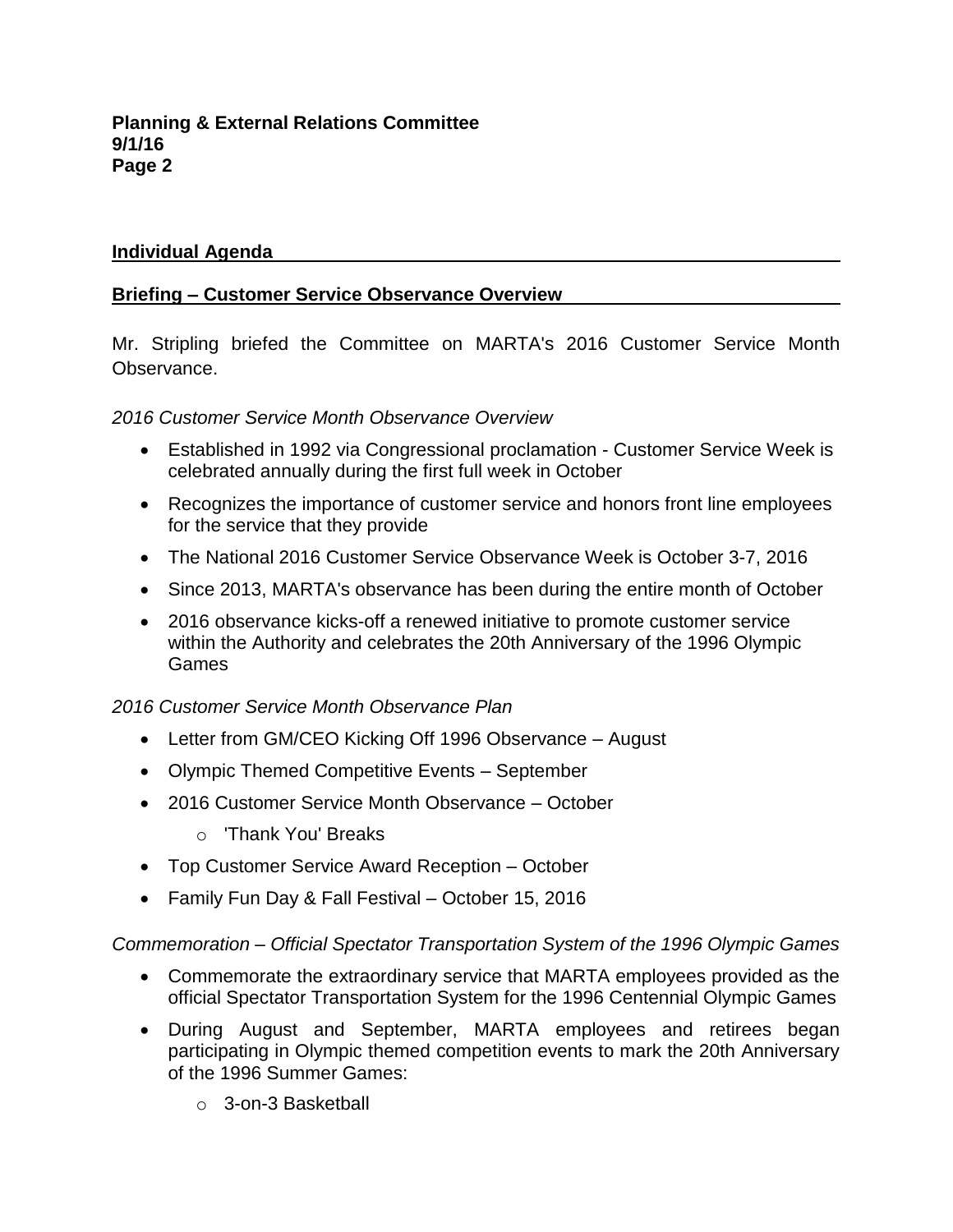- o Ping Pong
- o Weight Lifting
- o Departmental Feud
- 20th Anniversary recognition will culminate on Saturday, October 15th with an Olympic themed Annual Family Fun Day & Fall Festival event

*Top Customer Service Provider Award*

- Benefit to Employees:
	- o Boost morale, provide a source of motivation and encourage teamwork among employees and workgroups
- Benefit to the Authority:
	- $\circ$  Improve employee customer service acumen by showcasing and rewarding examples of desired customer service behavior
- Benefit to the Customer
	- o Internal and External services are being delivered by employees who are customer-focused on providing positive customer experiences

## *Family Fun Day & Fall Festival*

- An Olympic themed celebration of food, fun and fellowship for MARTA Board Members and employees, families and MARTA Retirees
	- o Car Show
	- o Championship Play-offs
	- o Kids Inflatables
	- o Cook-out
- Culmination of the 20th Anniversary celebration of MARTA's contribution to the success of the 1996 Olympic Games - Closing Ceremony & Awards

Mr. Durrett commended staff for planning a great Customer Service Observance month.

Mrs. Hardage said she is looking forward to all the activities.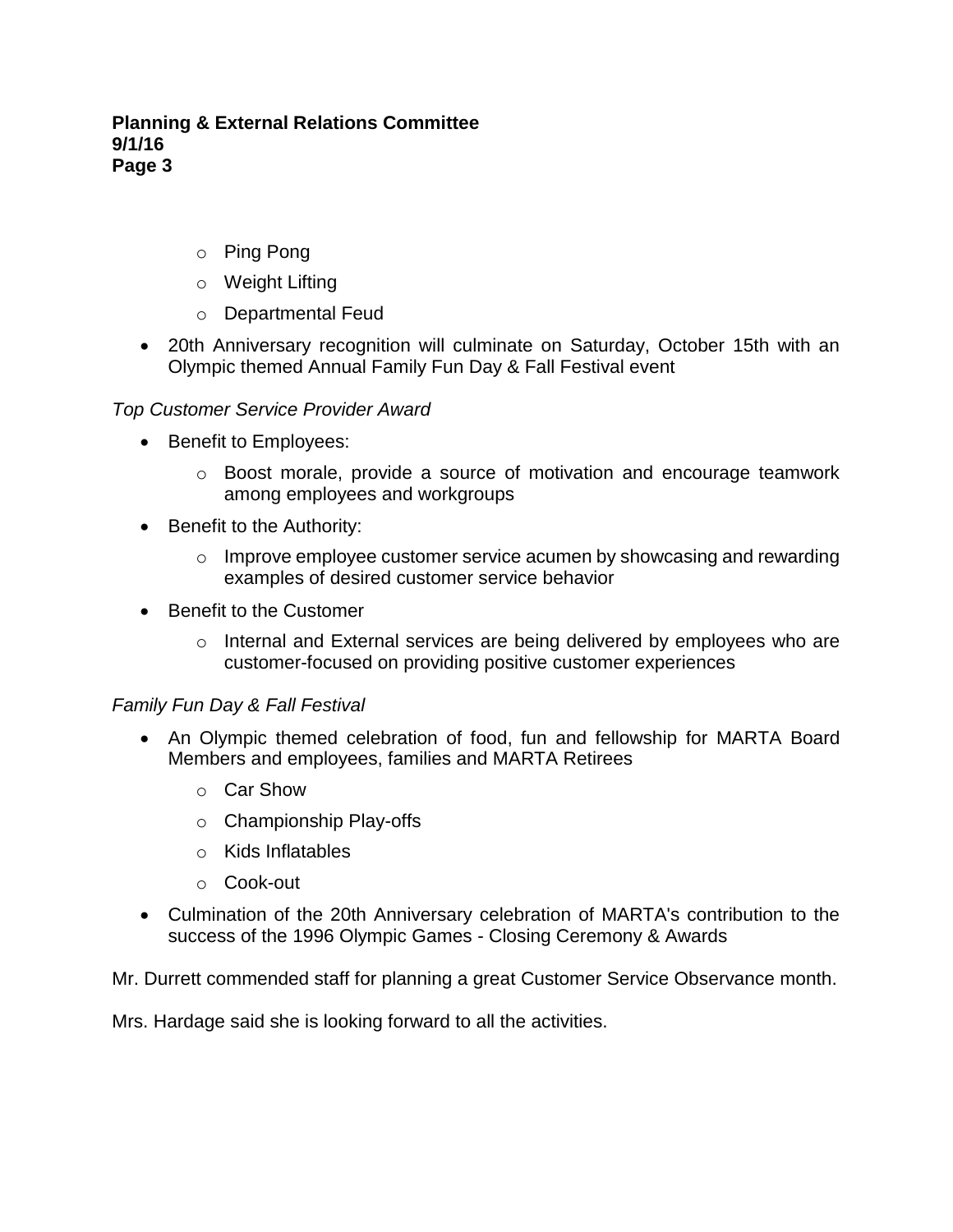# **Briefing – Customer Service Center FY16 Report**

Mr. Bishop briefed the Committee on the FY16 Customer Service activities reported by the Customer Service Center.

# *Customer Service Center*

- The goal of the Customer Service Center is to take steps to improve the customer's experience by:
- Receiving, processing, responding, and tracking customer concerns, suggestions, and commendations
- Responding to immediate problems
- Working with various offices to resolve reoccurring issues

## *Customer Service Center Process*

- Customer contacts Customer Service Center (Phone, E-mail, Letter, Walk-in)
- Customer's concern is then entered into complaint resolution software, Helpdesk Expert Assistance Tool (HEAT), and a unique tracking number is assigned to report
- Report is then forwarded to a Subject Matter Expert (SME) for investigation and corrective action
- Information is provided to the Customer Service Center and customer is notified of resolution

## *Customer Service Center Summary of Activities FY16*

- 131,185 Calls Received (515 Average per Day)
- 18,042 E-mails Received (71 Average per Day)
- 13,231- Breeze Cards Registered (52 Average per Day)
- 22,084 Reports Documented (87 Average per Day)

## *Customer Service Center Reports by Type*

- Complaints  $-45.3%$
- $\bullet$  Breeze 39%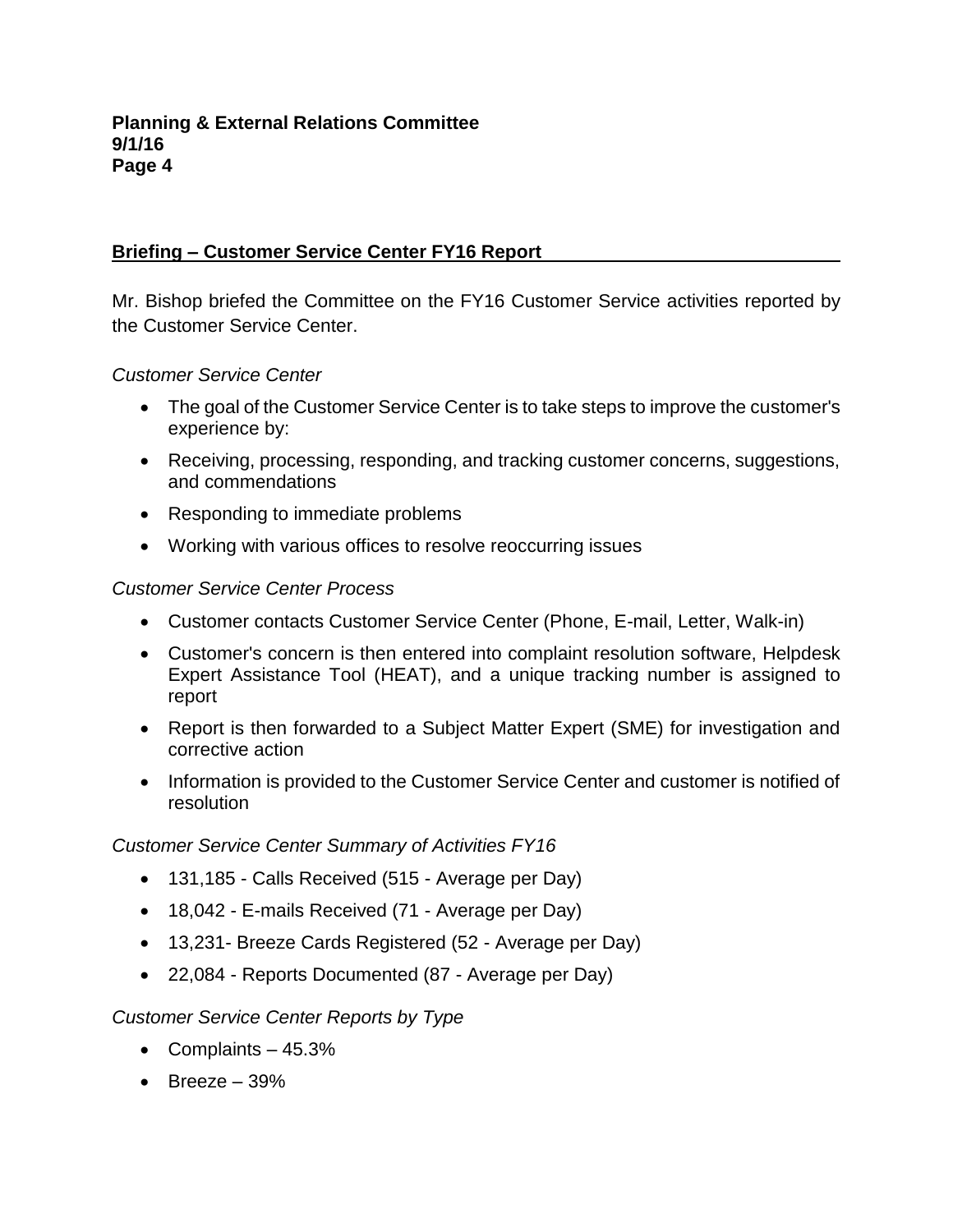- Requests  $-9.9%$
- Commendations 4.9%
- $\bullet$  Suggestions  $-0.9\%$

# *Authority-Wide Top Complaints*

- Mobility late pickup
- No show (Bus, Mobility, Scheduling)
- Bus Late
- Pass up (Bus)
- Discourteous
- Bus early
- Rail delay

## *Breeze Top Categories*

- $\bullet$  Balance transfer request  $-1,884$
- Product load failure (web ticketing) 1725
- TVM malfunctioning –1672
- Additional fare deducted 1319
- Product conversion request 1070
- Loading fare on bus 841

## *Commendations – Top Departments*

- Bus Operations 405
- $\bullet$  Mobility  $-402$
- Customer Services 92
- Mobility Reservations 50
- Rail Operations 50
- Station Services 39

Mr. Dallas asked if MARTA provides communications training for operators.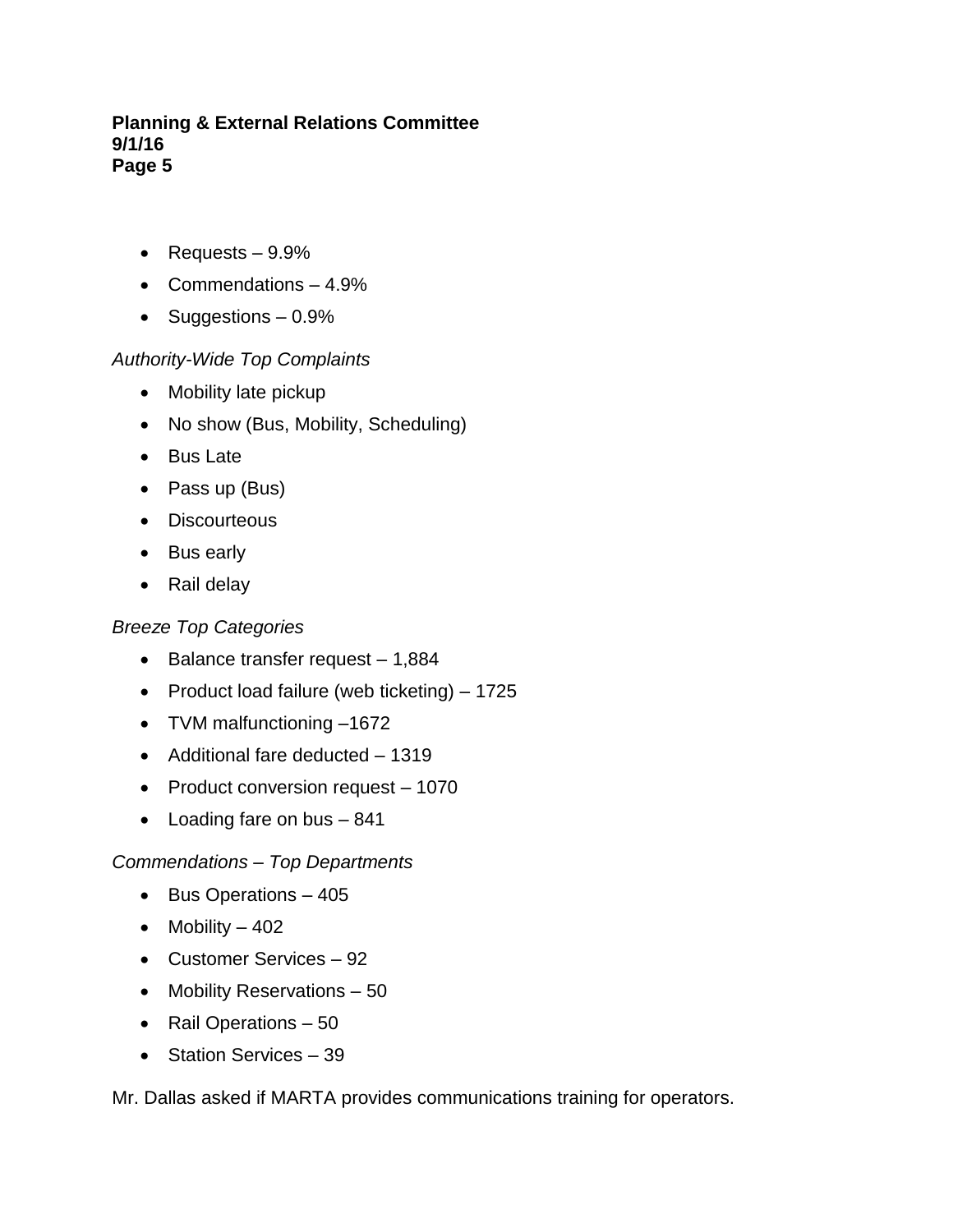Mr. Krisak said Rail operators have a training manual that includes various scripts. He added that some of the muffled sounds are a result of the equipment. The new railcars will help fix that issue.

# **Briefing – FY16 Ridership Update**

Mr. Akingbade briefed the Committee on trends in MARTA ridership.

- Total MARTA ridership for FY 2016 was about 133.4M passenger boardings, which was about 2.6M trips (1 .9%) lower than FY 2015 and about 4.9M trips (3.5%) less than the projection for the year
- The ridership decline was more pronounced on the Bus system (down 3.3%) than on the Rail system (down 0.8%), while Mobility ridership grew by 5.6%
- Changes in large special events had a negative effect on August ridership, while changes in weather conditions induced a sizable jump in February passengers
- The decline was about the same in the first half of the fiscal year (down 1.9%) as in the second half (down 2.0%) but only was expected in the first half because of predicted increases in gas prices later in the year
- The continued low gas prices in effect during the entire year had a negative effect on MARTA ridership, causing a possible decline of nearly 4.3M passengers
- Ridership dropped in spite of the fact that the full roll-out of Clayton County service contributed some 3.0M Bus and Rail boardings to MARTA's totals
- Clayton-based ridership was about 7% higher than in FY 2009 (the last full year of C-Tran)
- Many riders switched from adding stored trips to their card to adding stored value, but this had little effect on ridership
- Stored time period usage continued its dramatic decline, with 7-Day passes (down 6.6%) and especially University passes (down 19.2%) showing the biggest drops

Mrs. Jinadu-Wright said MARTA has initiated several pilots and incentives to push ridership. One pilot underway involves reducing the cost of the University Pass. MARTA is conducting the pilot with Georgia Tech. Students can purchase passes at \$40, rather than \$68. MARTA will observe whether or not purchase volume increases while cost is reduced. MARTA will also test a discount structure with its Partnership Pass in January. In addition, MARTA is considering other promotions, such as hospitality/hotel guest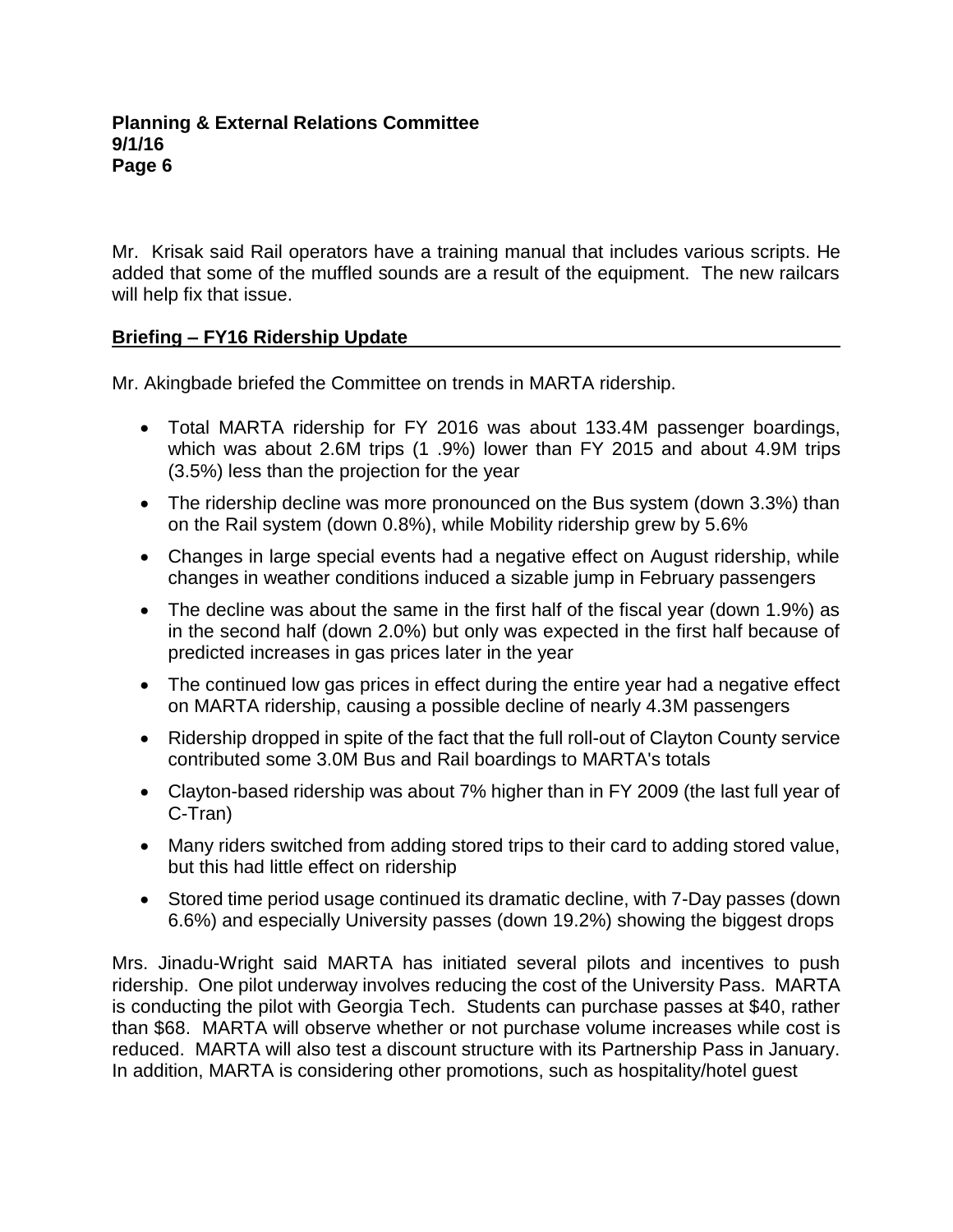passes, Groupon promotions, and weekend passes. MARTA will also continue the Ridership Incentives implemented last fiscal year.

Mr. Griffin asked about Georgia State University.

Mrs. Jinadu-Wright said they were not interested in the pilot.

Mr. Durrett said University of Georgia used to include public transportation in student fees. Perhaps that is something MARTA can look into doing with the universities.

Mrs. Hardage said university transportation fees are typically for campus shuttles.

Mr. Parker said it is something that staff can look into. He added that 2015 was the biggest car buying year and July was the largest gas buying month per capita. Ridership suffered as a result nationwide. He said that MARTA has to continue to find creative ways to bolster ridership. The Board will be hearing more from staff on that.

## **Briefing – MARTA FY 2017 Service Standards**

Mrs. Crane briefed the Committee on the MARTA FY 2017 Service Standards.

*Service Standards*

- Service Standards are adopted no later than 120 days after end of fiscal year to:
- Support MARTA's mission
- Meets mobility needs
- Assess the efficiency and cost effectiveness of services
- Ensure compliance with federal and state requirements

*Primary areas for monitoring the quality of service delivery*

- Bus Service Delivery Standards
- Rail Service Delivery Standards
- Transit Amenities
- Other Service Considerations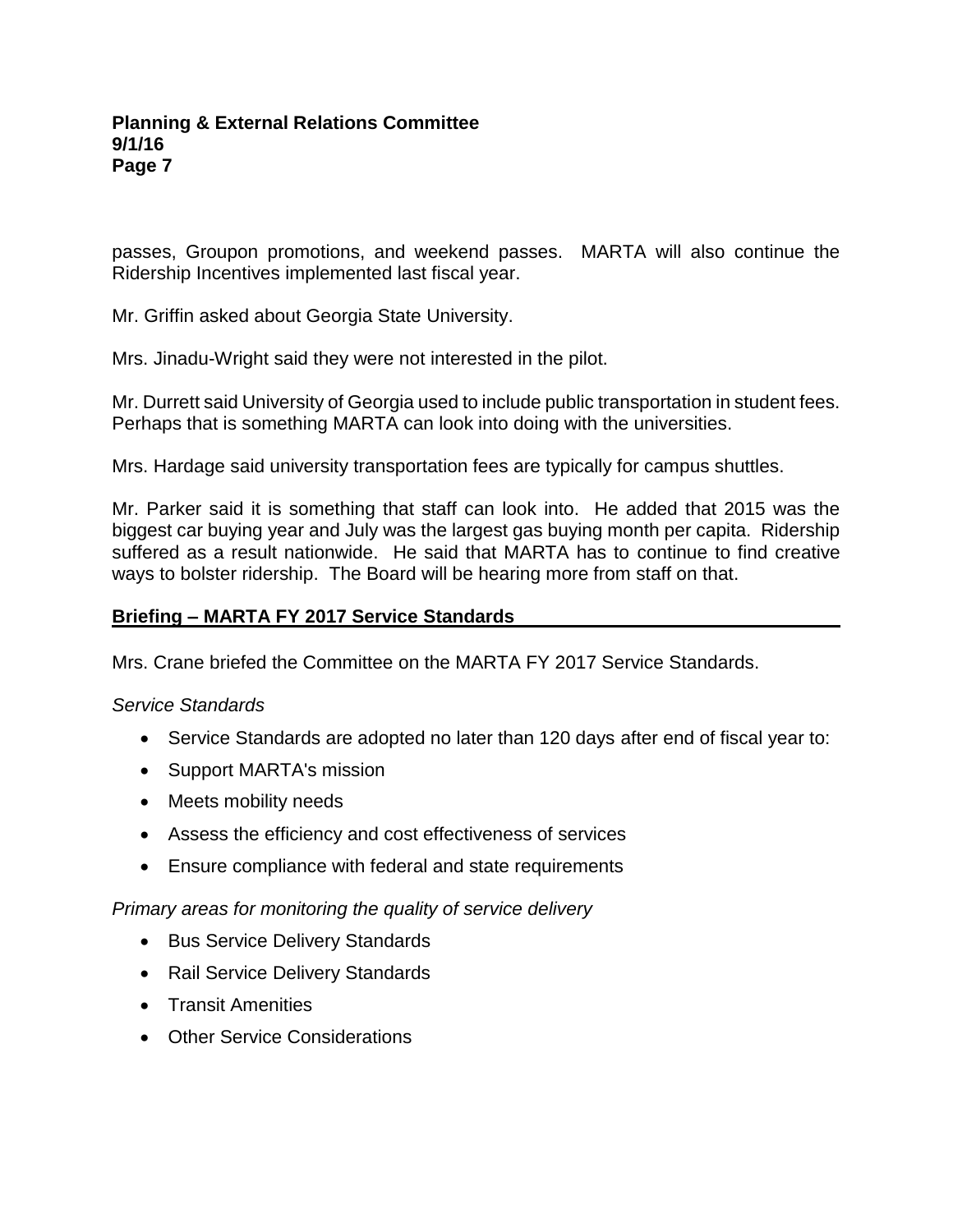# *Services Monitored*

- Bus and rail headways
	- o Time interval between two vehicles
- Bus and rail load factors
	- $\circ$  Indicator of the extent of probable overcrowding
- Productivity standards
	- o Minimum productivity a route must maintain
- Bus stop spacing and transit amenities
	- o Based on land use characteristics and population densities
	- $\circ$  Amenities include benches that require 15 boardings/day and shelters that require 40 boardings/day
- Transit access
	- o Distance a person must travel to gain access to transit service

# *Highlights for FY 2017*

- Update MARTA service area population information
- Update MARTA route miles, fleet, and average weekday boardings for FY16
- Off-Peak span of service hours split into two categories
- Evening: 7:00-9:00pm
- Late night: after 9:00pm
- Addition of 30 foot vehicle and associated maximum load factor
- Bus On-Time Performance raised from 78% to 78.5%
- Comprehensive Operations Analysis (COA) information updated to reflect status in FY16
- Mobility on-time performance raised from 85% to 90% target
- Inclusion of Clayton County under MARTA Mobility eligibility requirements
- Addition of Fixing America's Surface Transportation Act (FAST Act) information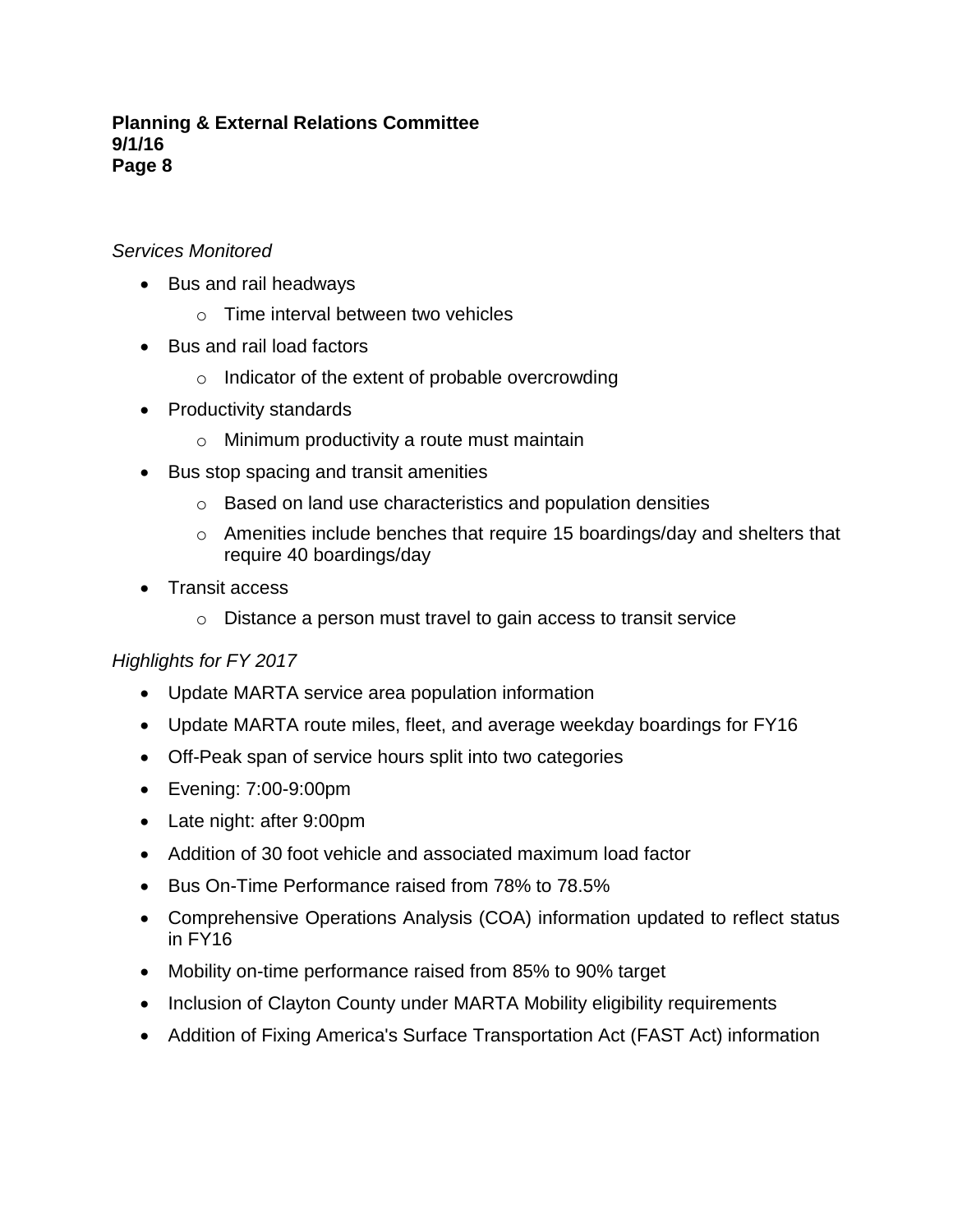## *Next Steps*

- Incorporate comments and finalize document
- Request full Board adoption in October

Mr. Griffin said trash receptacles are not reflected in Service Standards. He said that is a huge concern, especially in Clayton County.

Mr. Limmer said MARTA is working with Clayton County and the other jurisdictions on a master agreement for trash receptacles.

Mr. Griffin asked if the master agreement will be incorporated into the Service Standards.

Mr. Limmer said most likely it will be a separate document.

# **Briefing – Update to the MARTA and Cobb County Service Coordination Agreement**

Mr. Williams briefed the Committee on the update to the MARTA and Cobb County Service Coordination Agreement.

## *Background*

- CobbLinc operates two routes within MARTA's service area:
	- o CobbLinc 10: Marietta to Arts Center Station
	- o CobbLinc 30: South Cobb to H.E. Holmes Station
- MARTA operates two routes within CobbLinc's service area:
	- o MARTA 12: Midtown Station to Cumberland Mall
	- o MARTA 201: H.E. Holmes Station to Six Flags (seasonal service)

## *CobbLinc's Service Plan Update*

- Modify CobbLinc 10 to improve performance
- Defer stops on Cobb Parkway, south of Akers Mill Road to MARTA Route 12 (service currently duplicated)
- Allows CobbLinc 10 to utilize HOV ramps at Akers Mill Road and Northside Drive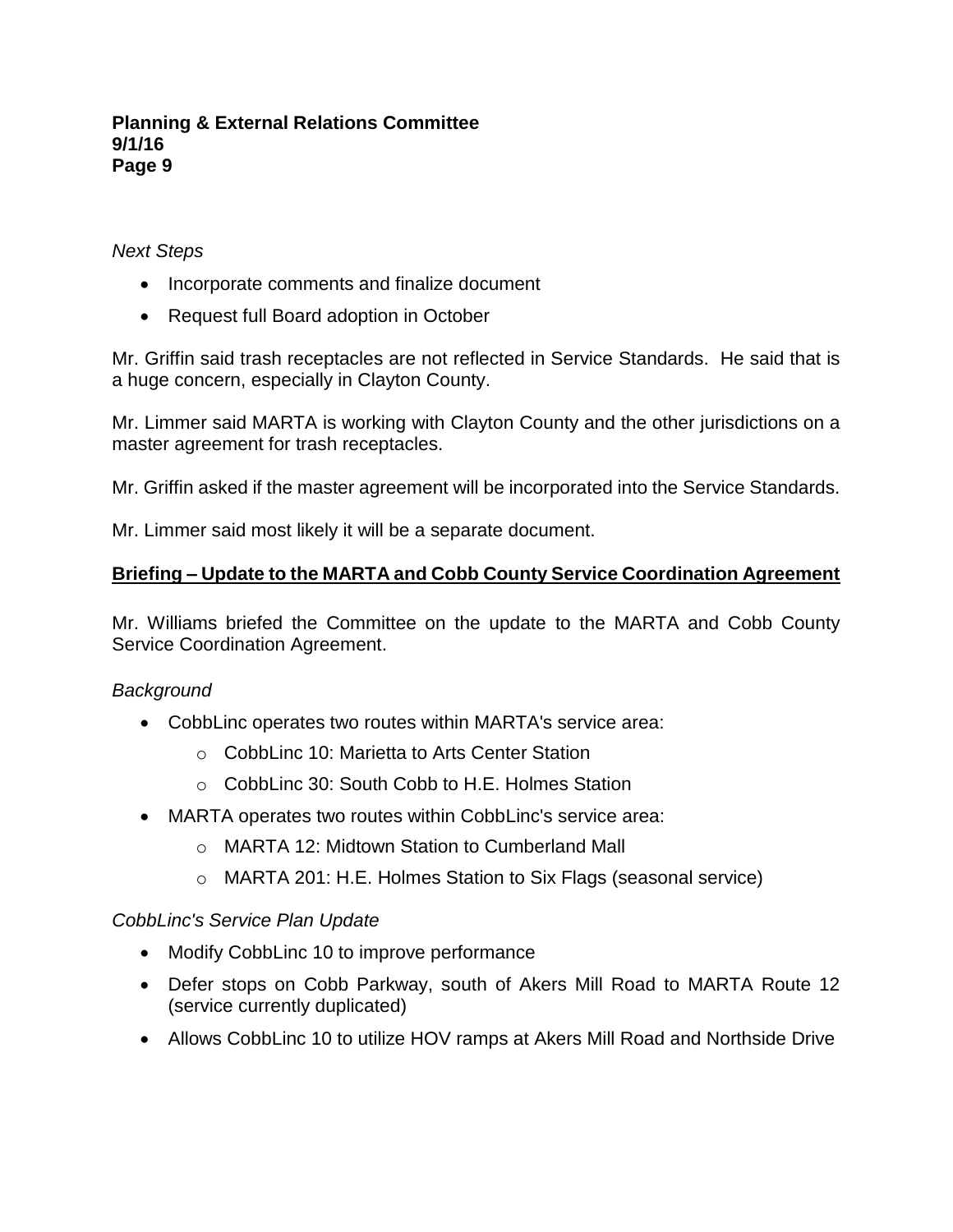## *CobbLine 10 Modifications*

- Operate via Northside Drive and  $17<sup>th</sup>$  Street
- Requests permission to share stops at three locations:
- Northside Drive / Bellemeade Avenue
- 17<sup>th</sup> Street / Village Street
- 17<sup>th</sup> Street / Market Street
- Stops would allow Cobb riders to avoid backtracking

## *MARTA Considerations*

- Route 12
	- $\circ$  MARTA potentially gains approximately 380 riders from Cobb Parkway
	- o Current capacity can support the net gain in riders from Cobb Parkway
- Route 37
	- o MARTA potentially loses approximately 40 riders from Northside Drive and 17<sup>th</sup> Street
	- o This loss would be negligible to overall performance

## *Requested Action*

 Modify Interlocal Agreement to include permission to accommodate three new CobbLinc stop pairings within MARTA's service area

## **Resolution Authorizing an Amendment to the Service Coordination Agreement between Cobb County, Georgia and Metropolitan Atlanta Rapid Transit Authority**

Mr. Williams presented this resolution for Board of Directors' approval authorizing the General Manager/CEO or his delegate to amend the February 7, 2009 Service Coordination Agreement between Cobb County, Georgia and the Metropolitan Atlanta Rapid Transit Authority.

On February 7, 2009 MARTA and Cobb County executed an agreement for Cobb County Route 10 and the MARTA Route 12 service coordination; whereby MARTA provided service from the Cobb County-Fulton County line to the Cumberland Transfer Center located in Cobb County and CCT provided open door service from the Cobb County-Fulton County line and Interstate 75 (I-75) at Mount Paran Road in the City of Atlanta